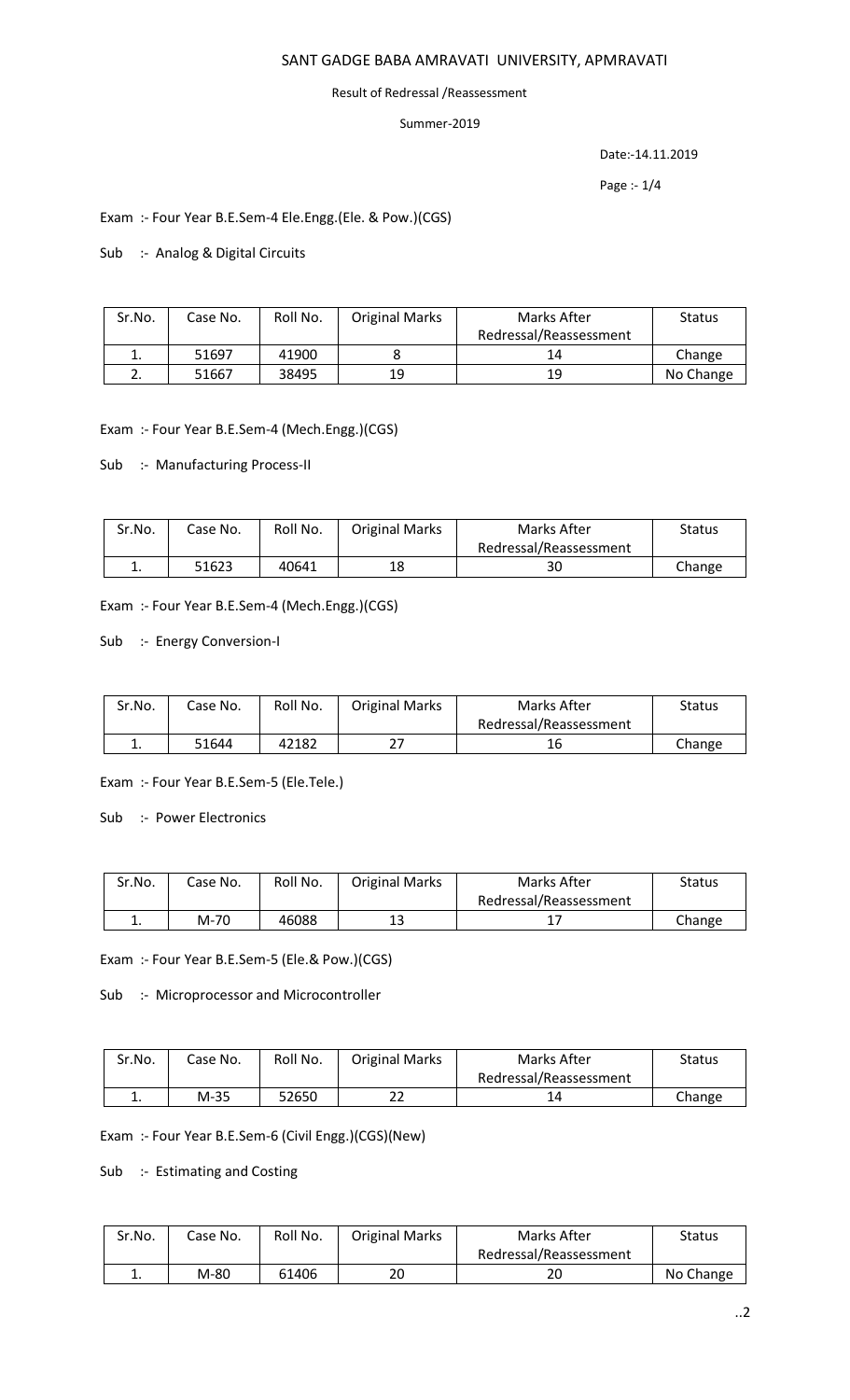## Exam :- Four Year B.E.Sem-6 (Civil Engg.)(CGS)(New)

#### Sub :- Transportation Engineering-I

| Sr.No. | Case No. | Roll No. | <b>Original Marks</b> | Marks After            | <b>Status</b> |
|--------|----------|----------|-----------------------|------------------------|---------------|
|        |          |          |                       | Redressal/Reassessment |               |
| . .    | M-80     | 61406    | าง<br>ᇰ               |                        | Change        |

2/4

Exam :- Four Year B.E.Sem-6 (Ele.& Tele. Engg.)(New-1)(CGS)

Sub :- Introduction to Microprocessor

| Sr.No. | Case No. | Roll No. | <b>Original Marks</b> | Marks After            | Status    |
|--------|----------|----------|-----------------------|------------------------|-----------|
|        |          |          |                       | Redressal/Reassessment |           |
| . .    | M-48     | 66963    | 13                    | ⊥こ                     | No Change |

Exam :- Four Year B.E.Sem-6 (Ele.& Tele. Engg.)(New-2)(CGS)

Sub :- E-Commerce

| Sr.No. | Case No. | Roll No. | <b>Original Marks</b> | Marks After            | Status    |
|--------|----------|----------|-----------------------|------------------------|-----------|
|        |          |          |                       | Redressal/Reassessment |           |
| ٠.     | $M-124$  | 64587    | 20                    | 20                     | No Change |

Exam :- Four Year B.E.Sem-6 (Ele.& Tele. Engg.)(New-2)(CGS)

Sub :- Electrical Estimating & Costing

| Sr.No. | Case No. | Roll No. | <b>Original Marks</b> | Marks After            | <b>Status</b> |
|--------|----------|----------|-----------------------|------------------------|---------------|
|        |          |          |                       | Redressal/Reassessment |               |
|        | $M-128$  | 64637    |                       | ᆠ                      | Change        |

Exam :- Four Year B.E.Sem-6 (Ele.& Tele. Engg.)(New-2)(CGS)

Sub :- Digital Communication

| Sr.No.   | Case No. | Roll No. | <b>Original Marks</b> | Marks After            | Status |
|----------|----------|----------|-----------------------|------------------------|--------|
|          |          |          |                       | Redressal/Reassessment |        |
| <b>.</b> | $M-128$  | 64637    |                       |                        | Change |

Exam :- Four Year B.E.Sem-6 (Mech. Engg.)(New)

Sub :- Theory of Machine-II

| Sr.No. | Case No. | Roll No. | <b>Original Marks</b> | Marks After            | Status    |
|--------|----------|----------|-----------------------|------------------------|-----------|
|        |          |          |                       | Redressal/Reassessment |           |
| ᅩ.     | M-129    | 46534    | ว1<br>∠⊥              |                        | No Change |

Exam :- Four Year B.E.Sem-6 (Mech. Engg.)(New)

Sub :- Control System Engineering

| Sr.No.   | Case No. | Roll No. | <b>Original Marks</b> | Marks After            | <b>Status</b> |
|----------|----------|----------|-----------------------|------------------------|---------------|
|          |          |          |                       | Redressal/Reassessment |               |
| <b>.</b> | $M-129$  | 46534    | 25                    | 15                     | Change        |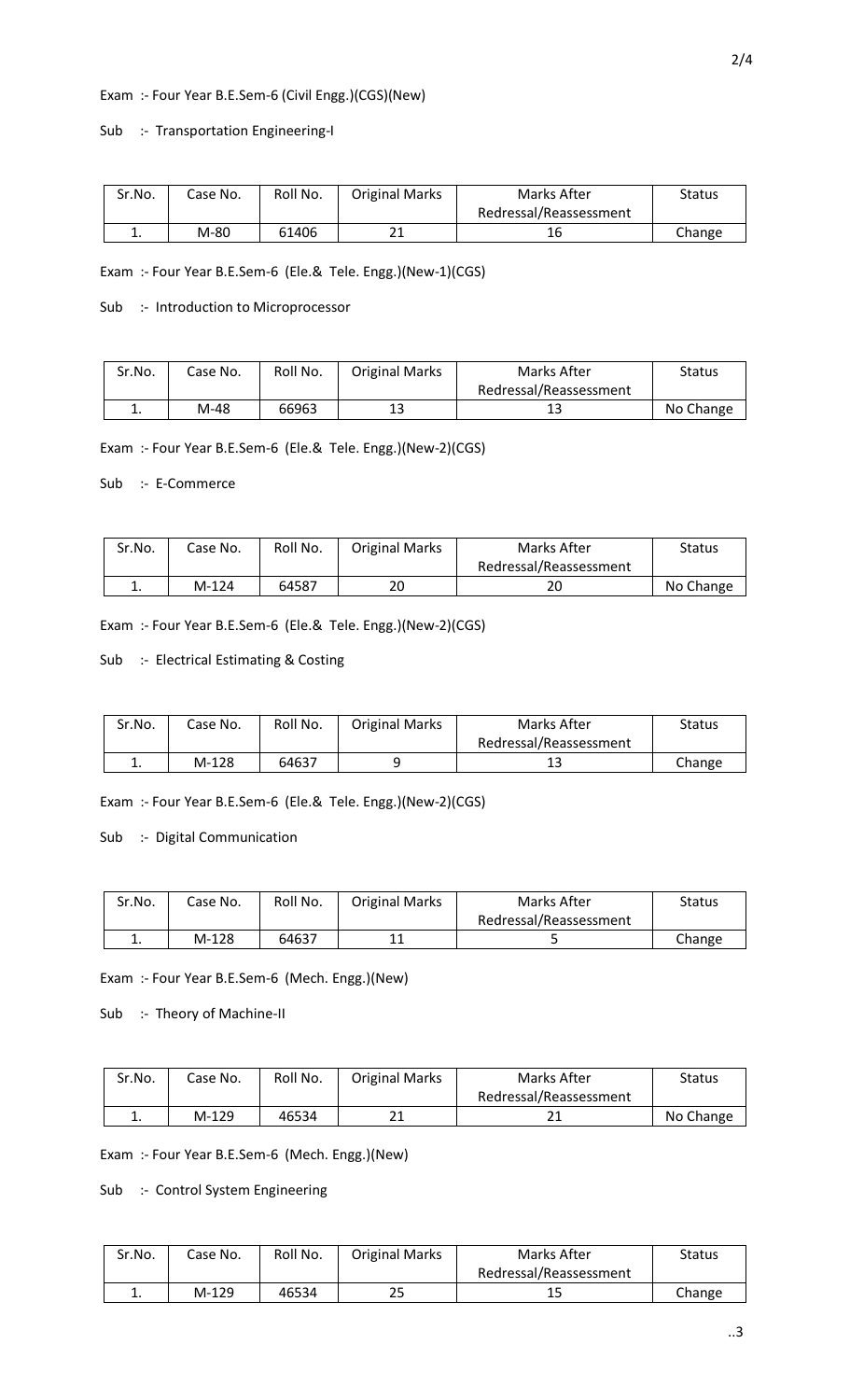#### Exam :- Four Year B.E.Sem-6 (Comp.Sci.& Engg.)(CGS)

Sub :- Computer Architecture

| Sr.No. | Case No. | Roll No. | <b>Original Marks</b> | Marks After            | Status |
|--------|----------|----------|-----------------------|------------------------|--------|
|        |          |          |                       | Redressal/Reassessment |        |
| . .    | M-83     | 62033    | 13                    | 29                     | Change |

Exam :- Four Year B.E.Sem-6 (Civil Engg.)(CGS)(New)

Sub :- Water Resources Engineering-I

| Sr.No. | Case No. | Roll No. | <b>Original Marks</b> | Marks After            | Status    |
|--------|----------|----------|-----------------------|------------------------|-----------|
|        |          |          |                       | Redressal/Reassessment |           |
| ∸.     | 51913    | 61326    | 19                    | 19                     | No Change |

Exam :- Four Year B.E.Sem-7 (Civil Engg.)(New)

Sub :- Geotechnical Engineering-II

| Sr.No. | Case No. | Roll No. | <b>Original Marks</b> | Marks After            | Status |
|--------|----------|----------|-----------------------|------------------------|--------|
|        |          |          |                       | Redressal/Reassessment |        |
| . .    | $M-131$  | 68002    | 24                    | 28                     | Change |

Exam :- Four Year B.E.Sem-7 (Civil Engg.)(New)

Sub :- Theory of Structures-II

| Sr.No. | Case No. | Roll No. | <b>Original Marks</b> | Marks After            | Status |
|--------|----------|----------|-----------------------|------------------------|--------|
|        |          |          |                       | Redressal/Reassessment |        |
|        | M-131    | 68002    | 18                    | 26                     | Change |

Exam :- Four Year B.Tech.Sem-4 (Chemical Engg.)(CGS)

Sub :- Chemical Engg.(Operation-I)(Mech. Operation)

| Sr.No. | Case No. | Roll No. | <b>Original Marks</b> | Marks After            | Status |
|--------|----------|----------|-----------------------|------------------------|--------|
|        |          |          |                       | Redressal/Reassessment |        |
| . .    | M-84     | 35090    | 24                    | າດ<br>20               | Change |

Exam :- Four Year B.Tech.Sem-4 (Chemical Engg.)(CGS)

Sub :- Chemical Engg.Thermodynamics-II

| Sr.No. | Case No. | Roll No. | <b>Original Marks</b> | Marks After            | Status    |
|--------|----------|----------|-----------------------|------------------------|-----------|
|        |          |          |                       | Redressal/Reassessment |           |
| . .    | M-84     | 35090    | 26                    | 26                     | No Change |

Exam :- M.E.Electrical (Electronics & Power)(F.T.) Sem-II(CGS)

Sub :- Power Systems Planning and Realiability

| Sr.No.   | Case No. | Roll No. | <b>Original Marks</b> | Marks After            | Status |
|----------|----------|----------|-----------------------|------------------------|--------|
|          |          |          |                       | Redressal/Reassessment |        |
| <b>.</b> | $M-113$  | 97307    | 33                    |                        | Change |

..4